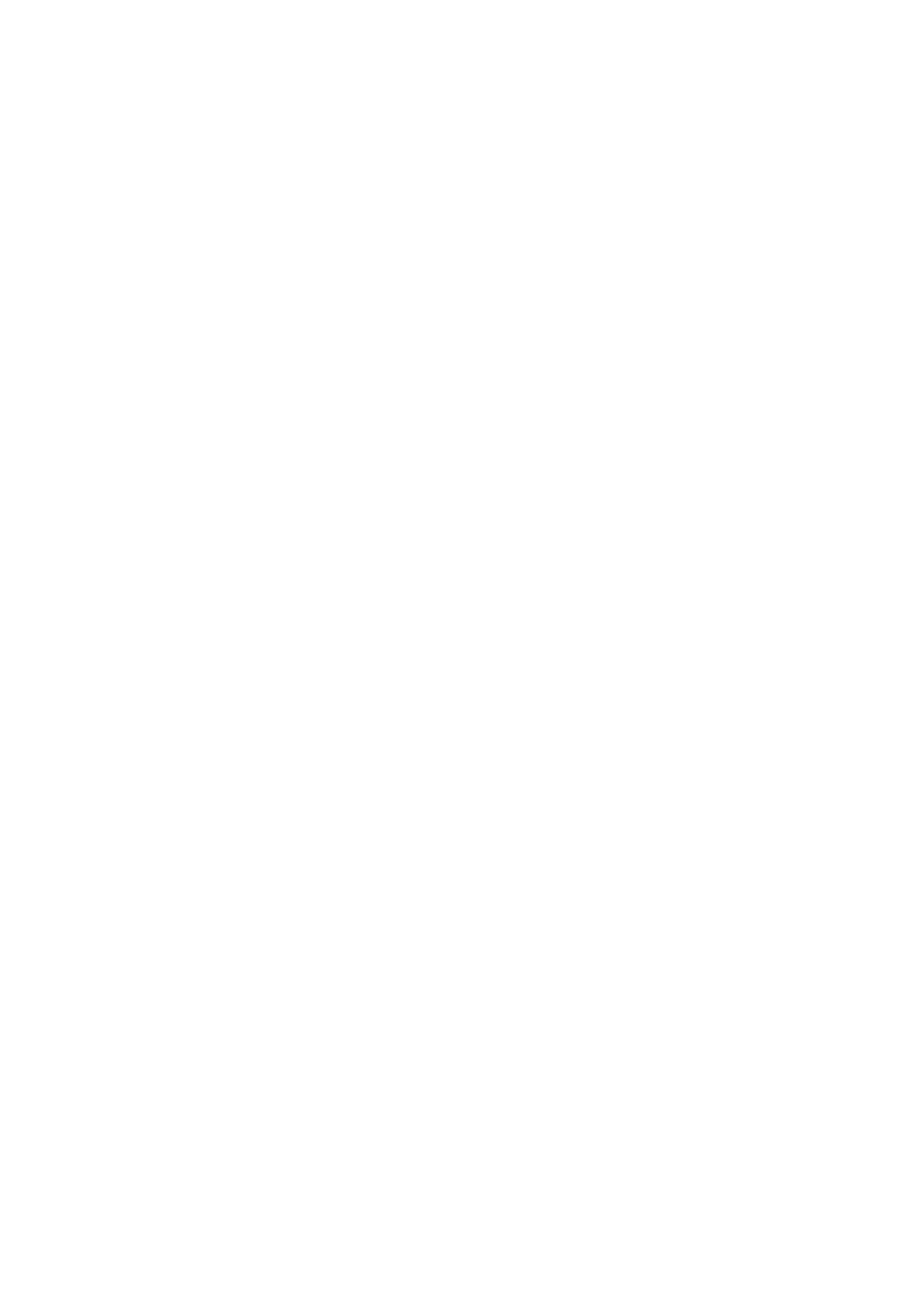# **TABLE OF CONTENTS 11 OCTOBER 2017**

|    | <b>Business</b><br>Page No.                             |   |
|----|---------------------------------------------------------|---|
|    |                                                         |   |
| 1. | <b>Meeting Conduct</b>                                  | 5 |
|    | 1.1 Apologies                                           | 5 |
|    | 1.2 Conflict of Interest Declarations                   | 5 |
|    | 1.3 Confirmation of Minutes                             | 5 |
|    | 1.4 Public Participation                                | 5 |
|    | 1.5 Items not on the Agenda                             | 5 |
| 2. | <b>General Business</b>                                 | 6 |
|    | <b>Road Closures</b><br>2.1                             | 6 |
|    | 2.2 Annual Report of Alcohol Licensing Income and Costs | 6 |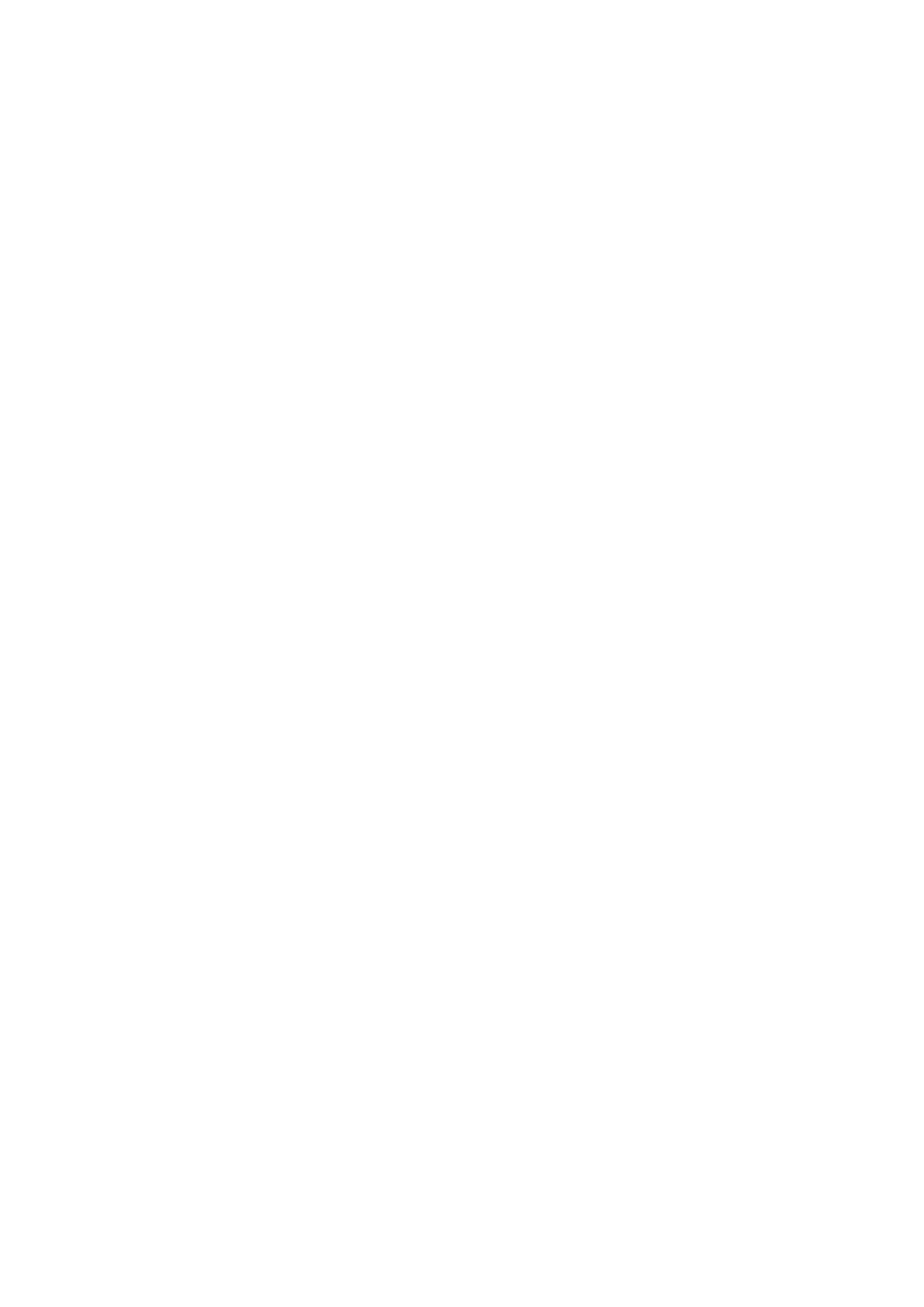### <span id="page-4-0"></span>**1 Meeting Conduct**

#### <span id="page-4-1"></span>**1. 1 Apologies**

**Moved Councillor Sparrow, seconded Councillor Calvi-Freeman**

#### **Resolved**

That the Regulatory Processes Committee:

1. Accept the apology from Cr Lee for absence.

**Carried**

#### <span id="page-4-2"></span>**1. 2 Conflict of Interest Declarations**

There were no conflicts of interest to declare.

#### <span id="page-4-3"></span>**1. 3 Confirmation of Minutes**

#### **Moved Councillor Sparrow, seconded Councillor Calvert**

#### **Resolved**

That the Regulatory Processes Committee:

1. Approve the minutes of the Regulatory Processes Committee Meeting held on 13 September 2017, having been circulated, that they be taken as read and confirmed as an accurate record of that meeting.

**Carried**

#### <span id="page-4-5"></span>**1. 4 Public Participation**

There were no requests for public participation.

#### <span id="page-4-4"></span>**1. 5 Items not on the Agenda**

<span id="page-4-6"></span>There were no items not on the agenda.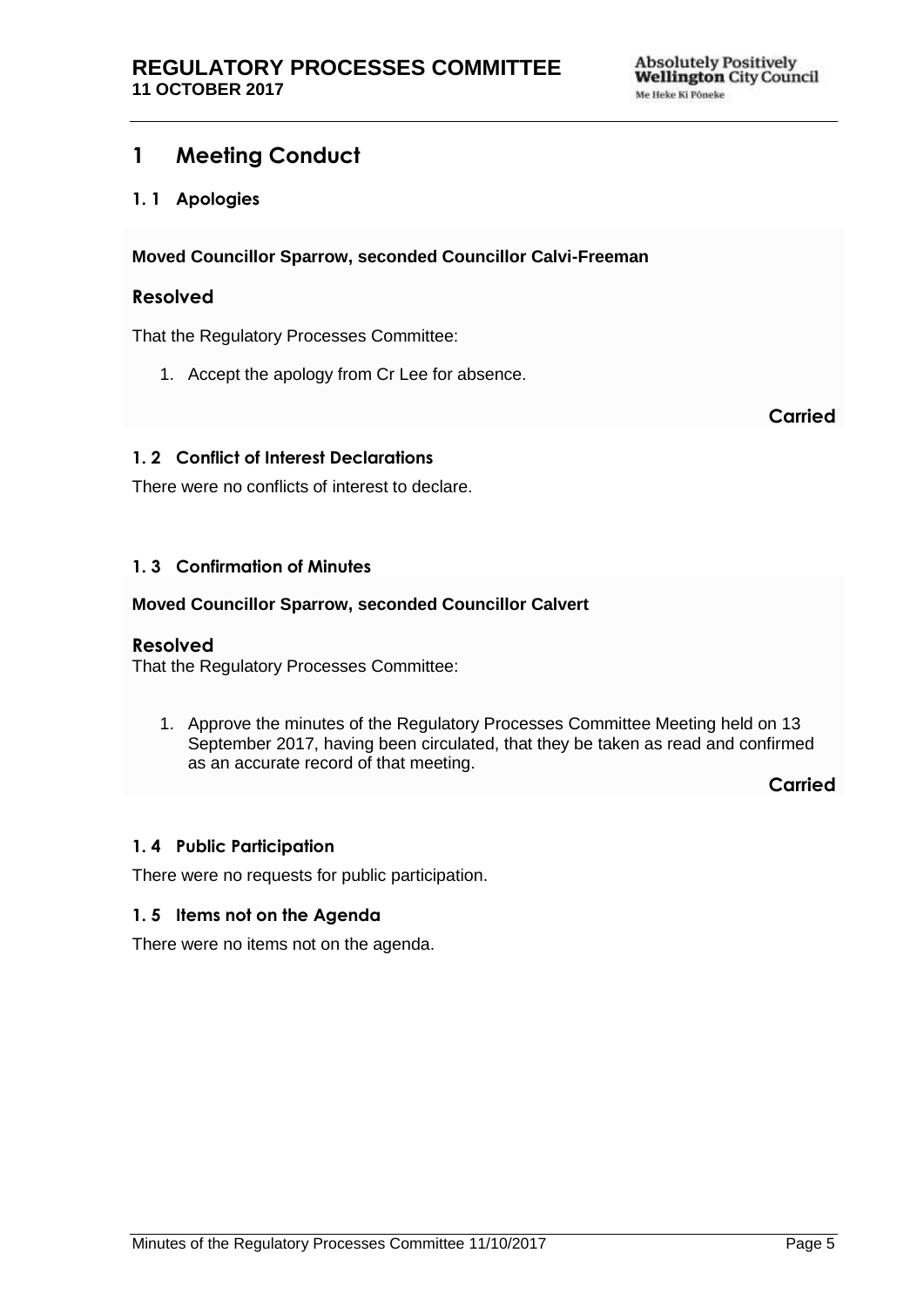### **2. General Business**

### <span id="page-5-0"></span>**2.1 Road Closures**

#### **Moved Councillor Sparrow, seconded Councillor Calvi-Freeman**

#### **Resolved**

That the Regulatory Processes Committee:

- 1. Receive the information.
- 2. Note that recommendations in this report should not be amended without first carrying out further consultation with affected parties and verification from the Council's Traffic Engineer that the amendment is not likely to cause unreasonable impact on traffic.
- <span id="page-5-1"></span>3. Agree to close the following roads for the above events to vehicles and cycles only, subject to the conditions listed in the Proposed Temporary Road Closure Impact Report:
	- i. Ganges Road (from Agra Crescent to Dekka Street), on Sunday 10 December 2017, from 6:00am to 6:00pm, for the Khandallah Fair
	- ii. Lower Cuba Street (between Manners Street and Wakefield Street) and Manners Street (between Taranaki Street and Cuba Street except buses), on Friday 16 February 2017, from 4:00pm to 12:00midnight, and Saturday 17 February 2017, from 12:00noon to 11:00pm, for the Night Market Lantern Festival.

**Carried**